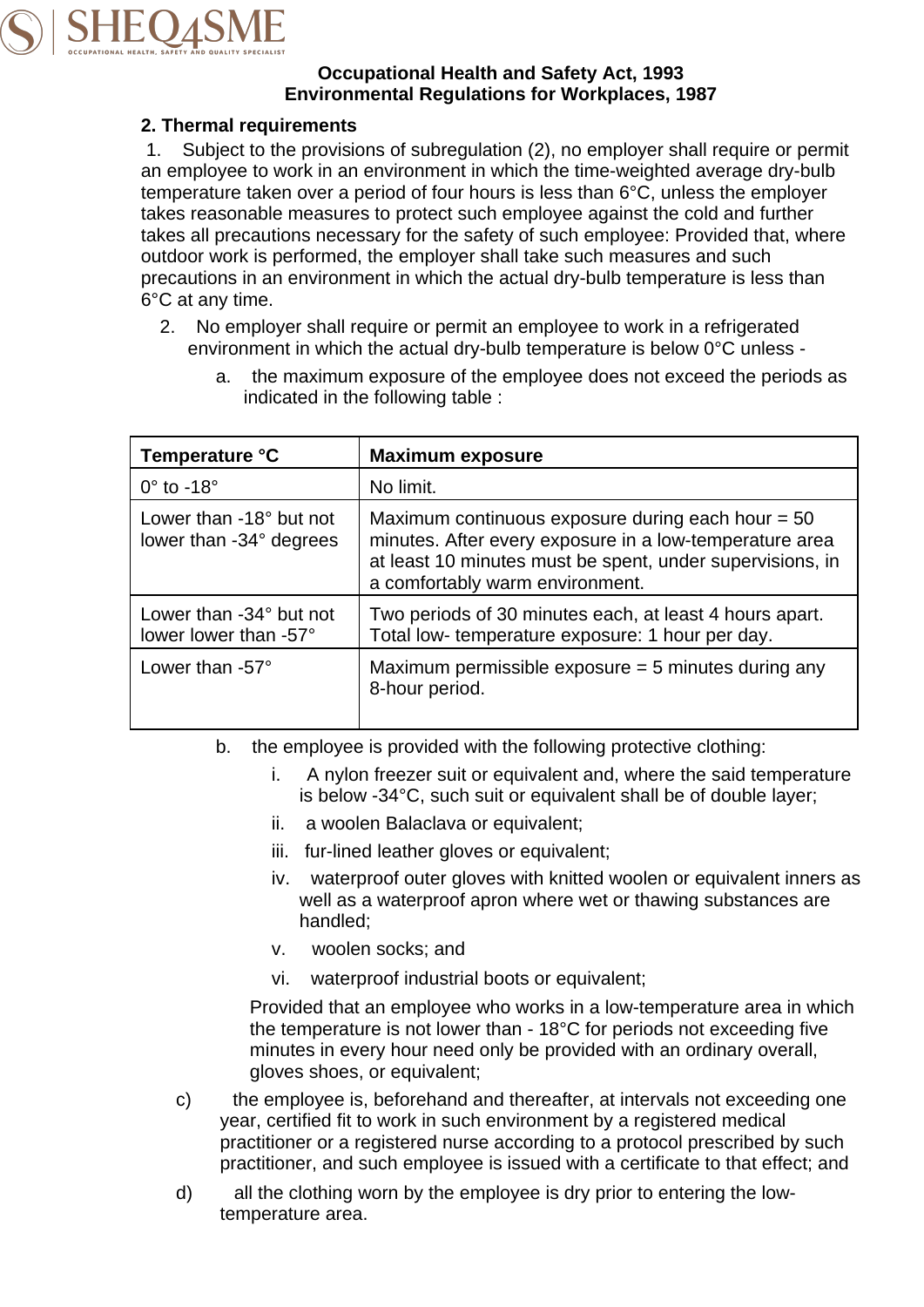- 3) Where hand-held tools which vibrate at a frequency of vibration of less than 1 000 Hz are used at an actual dry-bulb temperature below 6°C, the employer shall provide an employee operating such tools with lined gloves, and ensure that he wears them.
- 4) Where the time-weighted average WBGT index, determined over a period of one hour, exceeds 30 in the environment in which an employee works, the employer of such employee shall
	- a. if practicable, take steps to reduce the said index to below 30; or
	- b. where it is not practicable to reduce the said index to below 30 and where hard manual labour is performed
		- i. have every such employee beforehand and thereafter, at intervals not exceeding one year, certified fit to work in such environment by a registered medical practitioner or a registered nurse according to a protocol prescribed by such practitioner, and every such employee shall, if found fit to work in such environment, be issued with a certificate to that effect by such practitioner or nurse;
		- ii. ensure that every such employee is acclimatised to such working environment before he is required or permitted to work in such environment;
		- iii. inform every such employee of the need to partake of at least 600 millilitres of water every hour;
		- iv. train every such employee in the precautions to be taken to avoid heatstroke; and
		- v. provide the means whereby every such employee can receive prompt first-aid treatment in the event of heatstroke:

Provided that, where the question arises as to whether any particular type of work does in fact constitute hard manual labour, the decision of an inspector shall be decisive.

# **3. Lighting**

 1. Every employer shall cause every workplace in his undertaking to be lighted in accordance with the illuminance values specified in the Schedule to these regulations: Provided that where specialized lighting is necessary for the performance of any particular type of work, irrespective of whether that type of work is listed in the Schedule or not, the employer of those employees who perform such work shall ensure that such specialized lighting is available to and is used by such employees.

- 2. The chief inspector may, by notice in the Gazette, from time to time modify the Schedule to these regulations as he deems necessary.
- 3. With respect to the lighting to be provided in terms of subregulation (1), the employers shall ensure that
	- a. the average illuminance at any floor level in a workplace within five meters of a task is not less than one fifth of the average illuminance on that task;
	- b. glare in any workplace is reduced to a level that does not impair vision;
	- c. lighting on rotating machinery in such that the hazard of stroboscopic effects is eliminated; and
	- d. luminaires and lamps are kept clean and, when defective, are replaced or repaired forthwith.
- 4. With a view to the emergency evacuation of indoor workplaces without natural lighting or in which persons habitually work at night, every employer shall, in such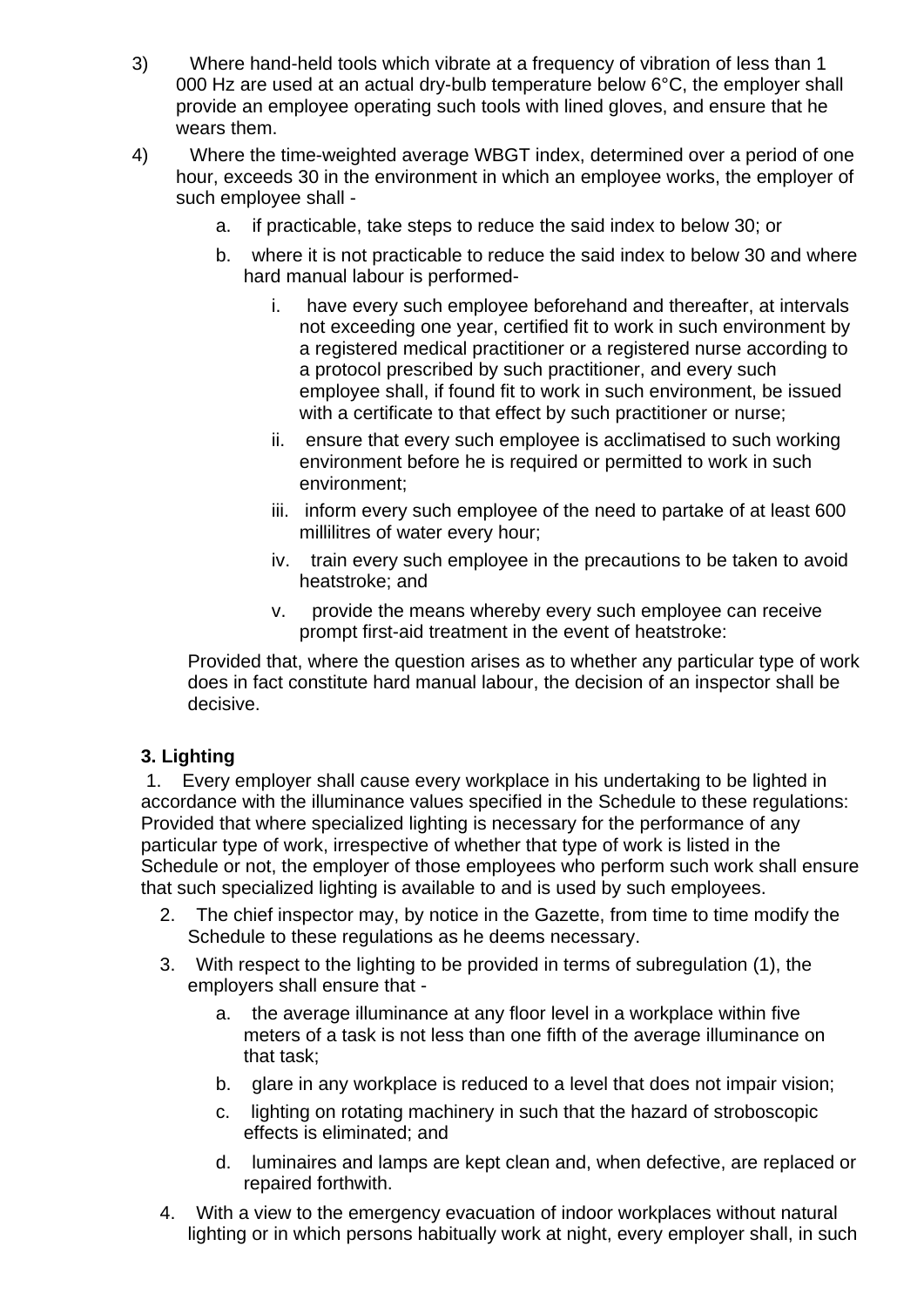workplaces, provide emergency sources of lighting which are such that, when activated, an illuminance of not less than 0.3 lux is obtained at floor level to enable employees to evacuate such workplaces: Provided that where it is necessary to stop machinery or shut down plant or processes before evacuating the workplace, or where dangerous materials are present or dangerous processes are carried out, the illuminance shall be not less than 20 lux.

- 5. An employer shall ensure that the emergency sources of lighting prescribed by subregulation (4)
	- a. are capable of being activated within 15 seconds of the failure of the lighting prescribed by subregulation (1);
	- b. will last long enough to ensure the safe evacuation of all indoor workplaces;
	- c. are kept in good working order and tested for efficient operation at intervals of not more than three months; and
	- d. where directional luminaires are installed, these are mounted at a height of not less than two meters above floor level and are not aimed between 10° above and 45° below the horizontal line on which they are installed.
- 6. An employer engaged in building work shall cause all rooms, stairways, passageways, gangways, basements and other places where danger may exist through lack of natural light, to be lighted such that it will be safe.

### **4. Windows**

 1. In order to effect visual contact with areas outside a workplace, where employees work the majority of their shift in a room of which the floor area is less than 100 square meters, the employer of such employees shall cause every such room to be provided with windows in such a way that -

- a. the total glazed area of such windows is not less than three fifths of the square root of the floor area of the room, both areas measured in square meters;
- b. the window sills are not higher and the window heads are not lower than one and a half meters above the floor level of the room; and
- c. such windows are glazed with transparent material.
- 2. Unless an inspector otherwise directs, the provisions of subregulation (1) shall not apply under conditions where natural light will have an adverse effect on the process or material used in a room, or where the process in a room has to be conducted under critical conditions of light, temperature, humidity or air movement, or where the judgement of texture or colour in a room has to be done under conditions of constant lighting quality and intensity, or where, for reasons of safety, privacy or security, compliance with the intended provisions becomes impracticable.
- 3. Where the penetration of direct sunlight into any workplace may pose a threat to the safety of persons in such workplace, the employer concerned shall ensure that such workplace is screened to avoid such penetration, but retaining, as far as is practicable, outside visual contact.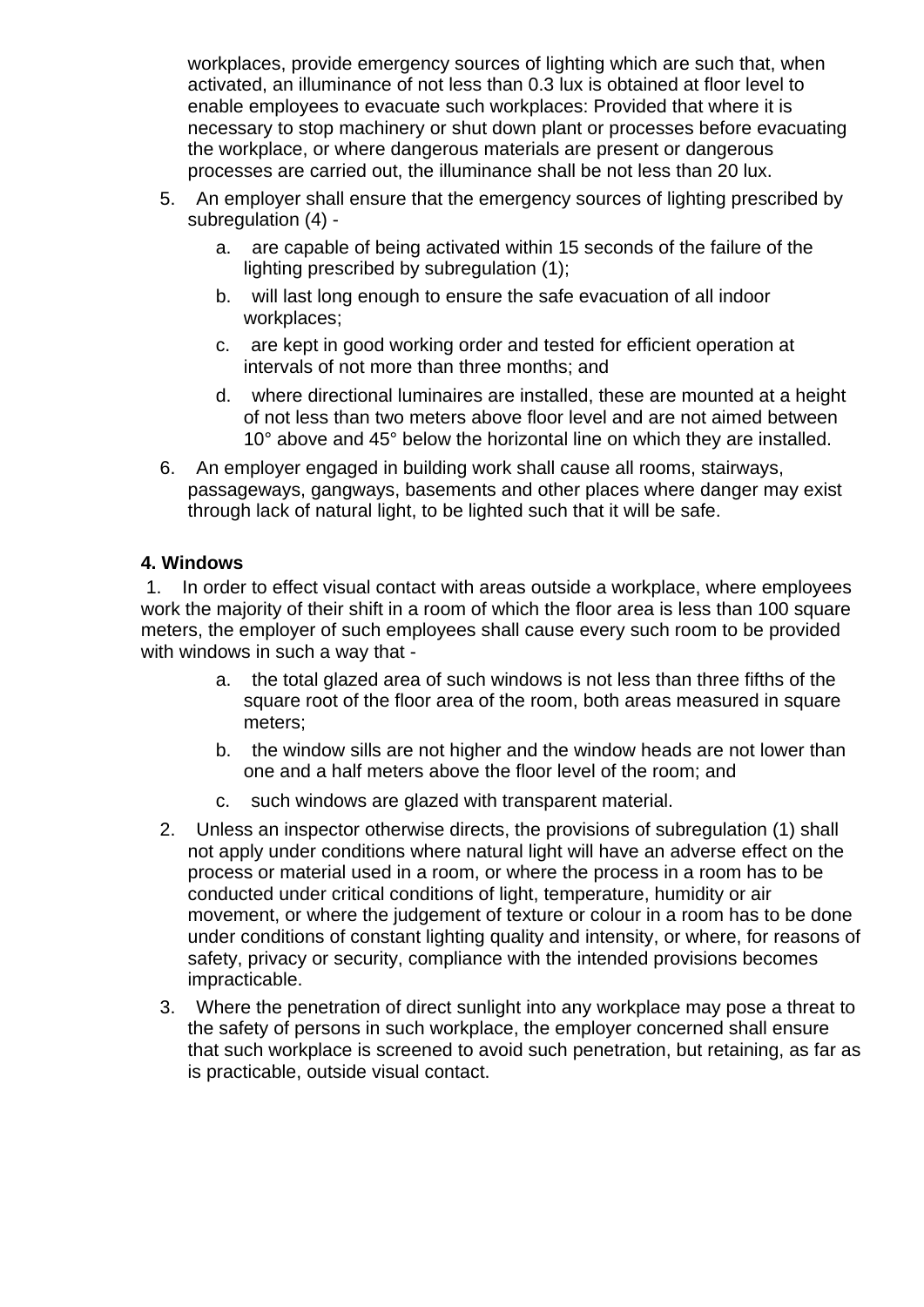# **5. Ventilation**

 1. An employer shall ensure that every workplace in his undertaking is ventilated either by natural or mechanical means in such a way that -

- a. the air breathed by employees does not endanger their safety;
- b. the time-weighted average concentration of carbon dioxide therein, taken over an eight-hour period, does not exceed one half per cent by volume of air;
- c. the carbon dioxide content thereof does not at any time exceed three per cent by volume of air;
- d. the prescribed exposure limits for airborne substances therein are not exceeded; and
- e. the concentration therein of any explosive or flammable gas, vapour or dust does not exceed the lower explosive limit of that gas, vapour or dust.
- 2. Where the measures prescribed by subregulation (1) are not practicable, or where there is a danger of unsafe air in the breathing zone of an employee, the employer shall provide every such employee with, and ensure that he correctly uses, respiratory protective equipment of a type that reduces the exposure of the employee to a safe level and the employer shall, further, inform him of the dangers of and the precautionary measurers against excessive exposure.
- 3. The provisions of subregulation (1) (b) and (c) shall not apply in respect of workplaces where the ambient pressure differs by more than 20 percent from atmospheric pressure at sea level.

# **6. Housekeeping**

 1. A user of machinery shall provide and maintain sufficient clear and unobstructed space at every machine to enable work to be carried out without danger to persons.

- 2. An employer shall
	- a. with the exclusion of workplaces where building work is performed, make at least 2.25 square meters of effective open floor area available for every employee working in an indoor workplace;
	- b. make available and maintain an unimpeded work space for every employee;
	- c. keep every indoor workplace clean, orderly and free of materials, tools and similar things which are not necessary for the work done in such work place;
	- d. keep all floors, walkways, stairs, passages and gangways in a good state of repair, skid-free and free of obstructions, waste or materials.
	- e. keep the roof and walls of every indoor workplace sound and leak-free;
	- f. board over or fence, or enclose with rails or guards, or take other measures which may be necessary under the circumstances to ensure the safety of persons, all openings in floors, all hatchways and all stairways and any open sides of floors or buildings through or from which persons are liable to fall: Provided that such boarding or guarding may be omitted or removed for the time and to the extent necessary for the access of persons or the movement of material; and
	- g. erect a catch platform or net above an entrance or passageway or above a place where persons work or pass, or fence off the danger area if work is being performed above such entrance, passageway, place or danger area and there is a possibility of persons being struck by falling objects.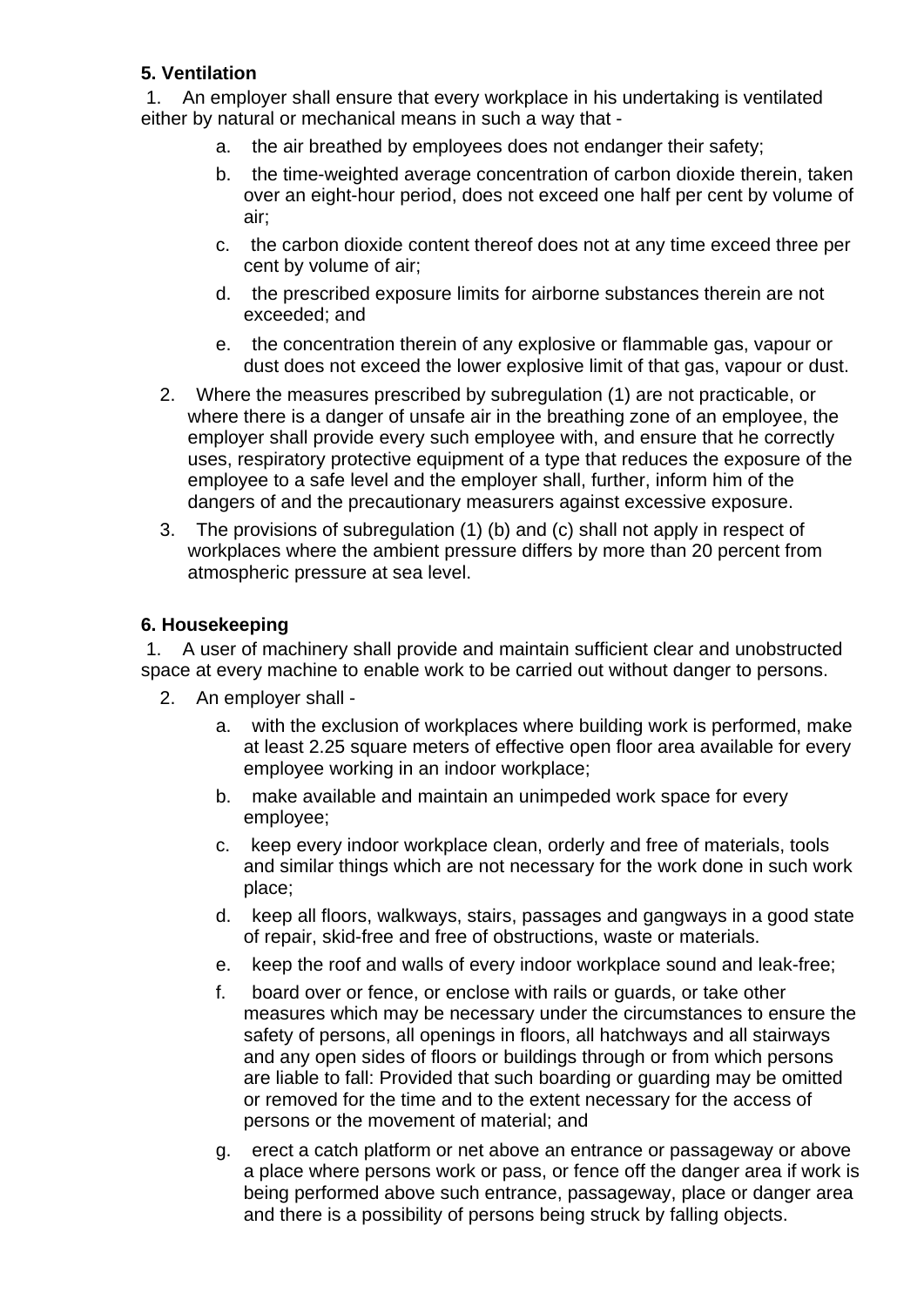3. No employer shall require or permit any person to, and no person shall, dispose of any article from a high place except by hoist or chute unless arrangements have been made to secure the safety who may be struck by falling objects.

# **7. Noise and hearing conservation**

 1. This regulation shall apply to all employers (herein referred to as employer) at a workplace where the equivalent noise level (equivalent sound pressure level) resulting from activities at such workplace, to which any person in such workplace is exposed, is 85 dB (A) or higher.

- 2. Subject to the provisions of subregulations (3) and (4), no employer shall require or permit an employee to work in an environment in which he is exposed to an equivalent noise level equal to 85 dB(A) or higher.
- 3. The employer shall reduce the equivalent noise level to below 85 dB(A) or, where this is not reasonably practicable, he shall reduce the level to as low as is reasonably practicable and take all reasonable steps to isolate the source of the noise acoustically.
- 4. Where the equivalent noise level in any workplace cannot be reduced to below 85 dB(A), as contemplated in subregulation (3), the employer shall
	- a. demarcate the boundaries of all noise zones in such workplace by posting up notices to that effect in conspicuous places along such boundaries and at all entrances to and exits from any room where the whole of such room constitutes a noise zone; and
	- b. prohibit any person from entering a noise zone unless such person wears hearing protectors.
- 5. In the case of building work where it is not reasonably practicable to comply with the provisions of subregulation (4)(a) owing to the nature or extent of the premises, the employer shall post up such notices at all exits from and entrances to such premises or where this is not reasonably practicable, display such notices in a conspicuous place as close as possible to the actual workplace or in such place as an inspector may direct.
- 6. Whenever an inspector is of the opinion that the employer has omitted or failed to reduce the equivalent noise level in a noise zone to as low as is reasonably practicable or to isolate the source of the noise acoustically, he may require such employer, by notice in writing, to take such further steps as such inspector considers reasonable and practicable for the purpose of conserving the hearing of employees entering or working in such noise zone.
- 7. The employer shall provide, free of charge, hearing protectors to each employee who works in or, to any person who is required or permitted to enter a noise zone, and no employer shall require or permit any person to work in or enter such noise zone, and no person shall work in or enter such noise zone, unless he wears such hearing protectors in the correct manner: Provided that where the equivalent noise level to which employees are exposed, is such that the attenuation of the hearing protectors does not reduce the said noise to below 85 dB(A) the employer concerned shall limit the time during which employees work in that noise zone in such a way that they are not exposed to an equivalent noise level equal to 85 dB(A) or higher.
- 8. The hearing protectors which the employer shall provide in terms of subregulation (7), shall be
	- a. for the sole use of a specific person: Provided that if an inspector is satisfied that the employer has taken adequate precautionary measures to ensure that the common use of hearing protectors will not result in the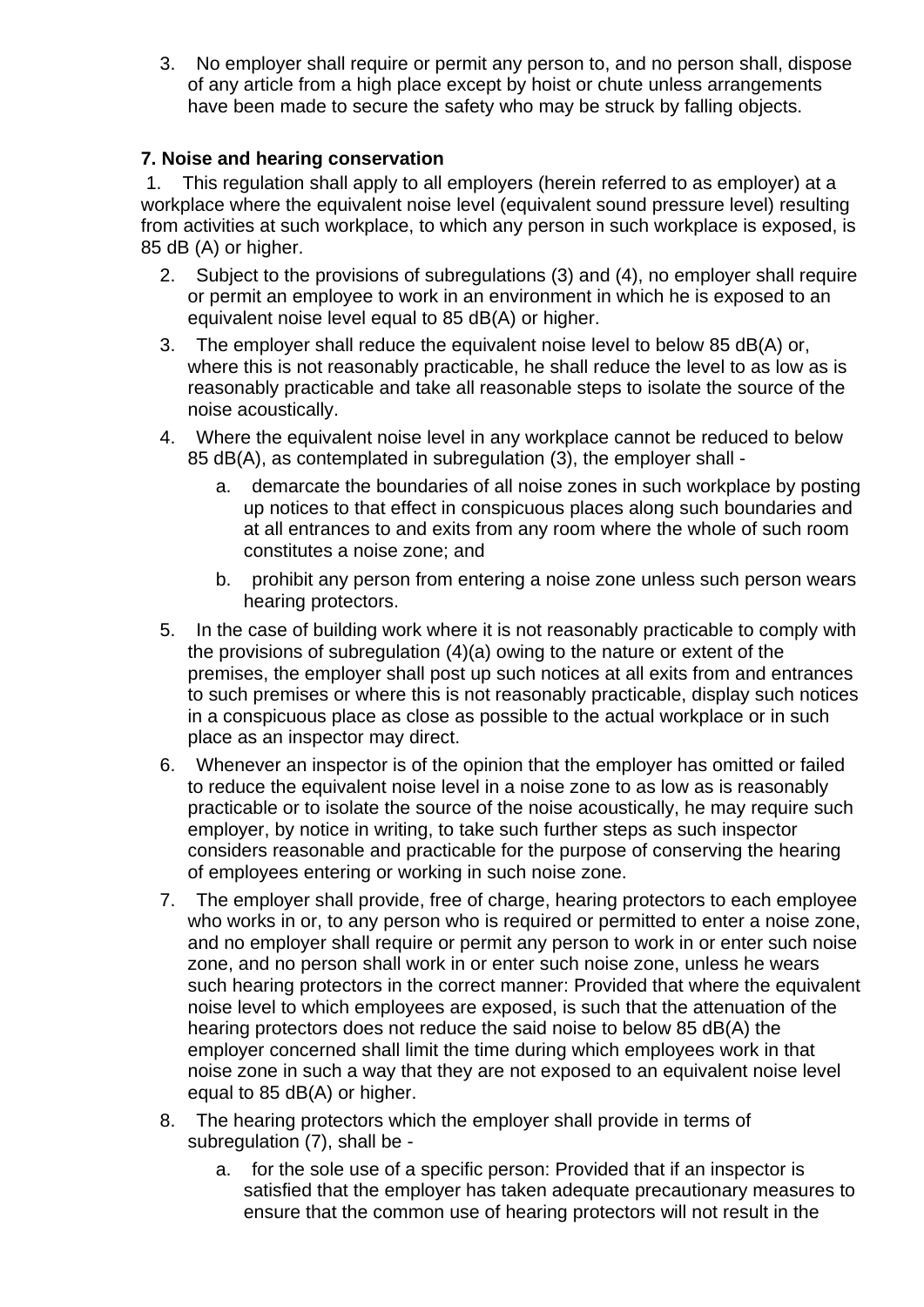spreading of infectious or contagious diseases, he may in writing, authorize the common use of hearing protectors;

- b. maintained by the employer in an efficient and hygienic condition at all times; and
- c. stored in a clean, dust-free container provided by the employer when not in use.
- 9. The employer shall properly instruct any person who is required to wear hearing protectors in the use of such protectors and inform him of noise zones where the wearing thereof is compulsory.
- 10. The employer shall
	- a. ensure that every employee employed in a noise zone is subjected to audiometric examinations conducted in accordance with section 7 of SABS 083, by an audiometrist approved by the chief inspector;
	- b. keep records of the results of each audiometric examination and make such records available for inspection by an inspector if he so requires; and
	- c. keep such records for a minimum period of 30 years after termination of employment: Provided that if the employer ceases activities all such records shall be forwarded to the regional director.
- 11. In order to comply with the provisions of subregulation (4)(a), the employer shall obtain the services of an approved inspection authority, or an employee whose ability is verified by an approved inspection authority to ensure that noise zones are determined in accordance with section 4 of SABS 083.

### **8. Precautions against flooding**

 1. Where a substantial risk exists that a workplace may be flooded, the employer shall take measures to be informed forthwith of any imminent flooding.

2. Every employer shall take measures to be informed forthwith of any imminent flooding from constructions for conserving water, or which may cause water to converge or accumulate on his premises, and shall, prior to the erection of such a construction, give notice in writing to all persons situated in the danger zone below such construction of the possibility of flooding owing to such construction.

### **9. Fire precautions and means of egress**

 1. In order to expedite the evacuation of a workplace in case of fire, every employer shall ensure that -

- a. any emergency escape door from any room or passage or at a staircase shall, as far as is practicable, be hung so as to open outwards;
- b. every door of a room in which persons may be present, and every door of a passage or at a staircase serving as a means of exit from such room, shall be kept clear and capable of being easily and rapidly opened from inside so as to ensure quick and easy evacuation;
- c. the provisions of paragraphs (a) and (b) shall also be complied with in respect of the outer escape exit from the workplace;
- d. staircases and steps leading from one floor to another or to the ground shall be provided with substantial hand-rails;
- e. staircases intended to be used as fire escapes shall
	- i. be constructed of non-combustible material;
	- ii. be kept clear of any material or other obstruction; and
	- iii. not terminate in an enclosed area;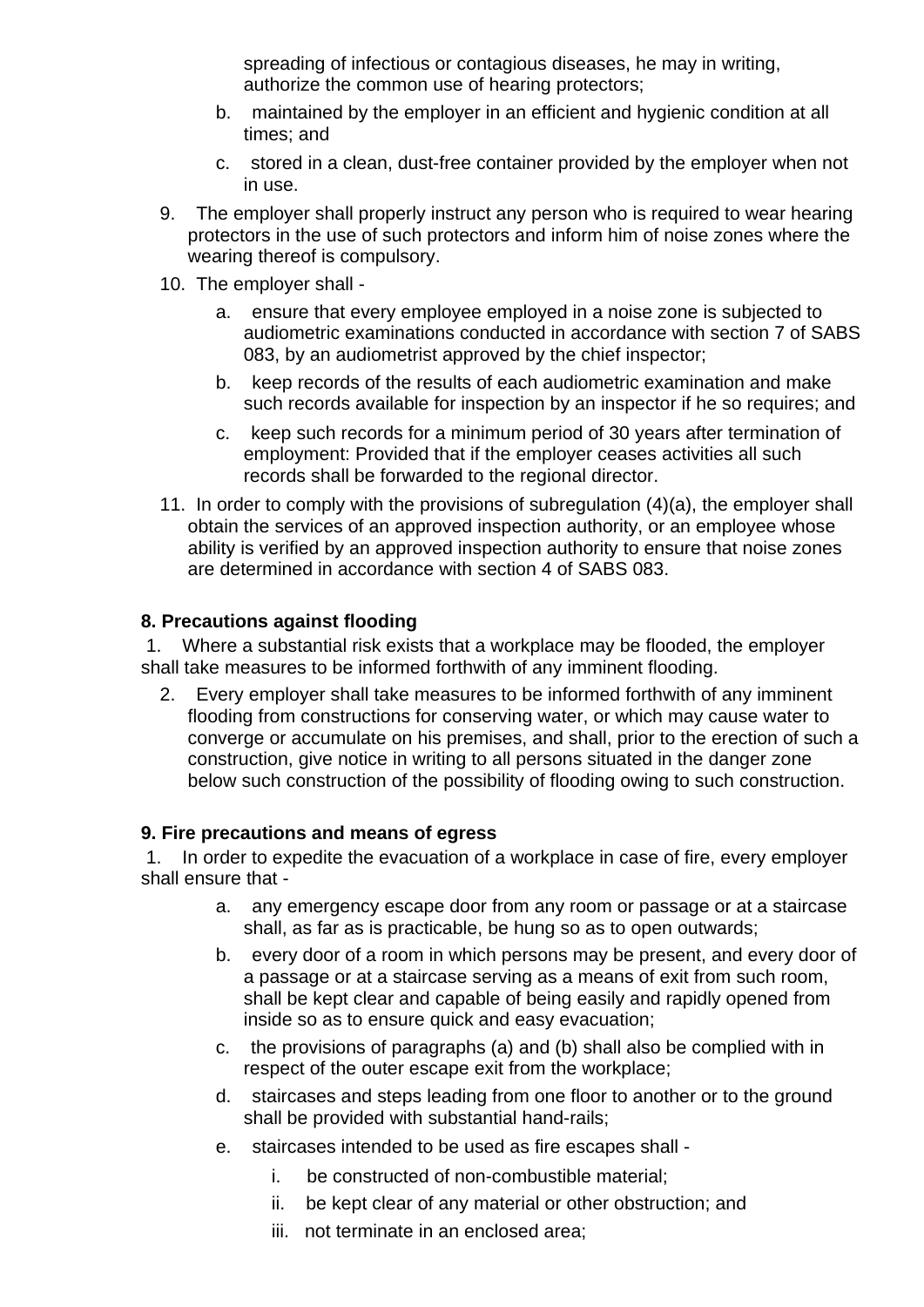- f. staircases, passages and exits intended for escape purposes shall be of a width and of a gradient which will facilitate the quick and safe egress of the number of persons intended to make use of them; and
- g. having regard to the size, construction and location of a workplace, the number of persons, and the activity therein, such workplace is provided with at least two means of egress situated as far apart as is practicable.
- 2. Having regard to the size, construction and location of the workplace, and the amount and type of flammable articles uses, handled or stored on the premises, an employer shall provide on the premises an adequate supply of suitable firefighting equipment at strategic locations or as may be recommended by the fire chief of the local authority concerned, and such equipment shall be maintained in good working order.

### **10. Offences and Penalties**

 Any person who contravenes or fails to comply with any provision of regulation 2, 3(1), 3(3), 3(4), 3(5), 3(6), 4(1), 4(3), 5(1), 5(2), 6, 7, 8 or 9 shall be guilty of an offence and liable on conviction to a fine not exceeding R1 000 or to imprisonment for a period not exceeding six months and, in the case of a continuous offence, to an additional fine of R5 for each day on which the offence continues or to additional imprisonment of one day for each day on which the offence continues: Provided that the period of such additional imprisonment shall in no case exceed 90 days.

### **11. Withdrawal of Regulations**

The following regulations are hereby withdrawn:

- a. Regulations B.1 (1), B.1 (2), B.1 (3), B.1 (4), B.2, B.5, B.11, B.13, B.15 and B.17, published under Government Notice R. 929 of 28 June 1963, as amended by Government Notice R. 2237 of 30 November 1973;
- b. regulations C.10, C.11 and C.12, published under Government Notice R.929 of 28 June 1963; and
- c. regulation D.4, published under Government Notice R. 1934 of 13 December 1963, as amended by Government Notice R. 3475 of 9 October 1969.

#### **Schedule - Minimum Average Values Of Maintained Illuminance (Measured On The Working Plain)**

| Location/Industry    | Place or type of activity                                                                                                                    | Lux. |
|----------------------|----------------------------------------------------------------------------------------------------------------------------------------------|------|
| areas)               | Abattoirs (See also Outdoor Cold store, casting & stunning pens                                                                              | 100  |
|                      | Bleeding area, slaughtering                                                                                                                  | 150  |
|                      | Dressing, evisceration, washing, tripery and skin sorting                                                                                    | 200  |
|                      | Inspection and grading                                                                                                                       | 300  |
|                      | Boning, cleaning, grinding, packing, & cutting                                                                                               | 200  |
|                      | Manufacture of by-products                                                                                                                   | 100  |
| Ablutions            | Wash-rooms, toilets & changing rooms                                                                                                         | 100  |
| Abrasive blasting    | Sand or other                                                                                                                                | 200  |
| Aircraft manufacture | Stock park production                                                                                                                        | 300  |
|                      | Drilling, sheet aluminium layout, template work, wing section,<br>cowling, welding, sub- assembly, landing gear, fuselage, final<br>assembly | 200  |
|                      | Maintenance and repairs (hangers)                                                                                                            | 200  |
| Assembly plants      | Rough work, eg frame assembly, heavy machinery assembly                                                                                      | 100  |
|                      | Medium work, eg machined parts, engine assembly, vehicle body<br>assembly                                                                    | 200  |
|                      | Fine work, eg radio & telephone equipment, typewriter & office                                                                               | 500  |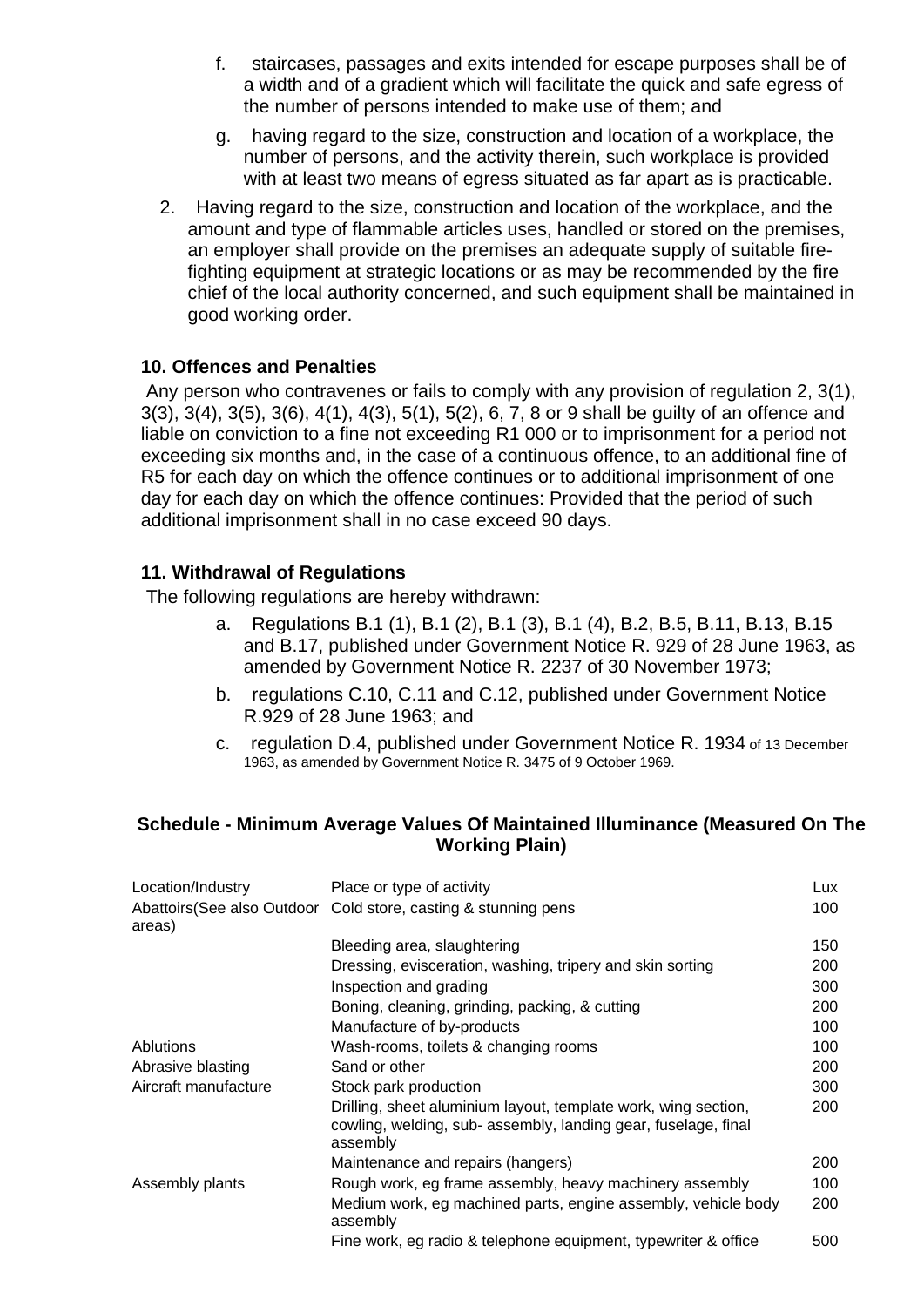|                                                                          | machinery assembly                                                                                                                                                                                                               |          |
|--------------------------------------------------------------------------|----------------------------------------------------------------------------------------------------------------------------------------------------------------------------------------------------------------------------------|----------|
|                                                                          | Very fine work, eg small precision assembly                                                                                                                                                                                      | 1000     |
| <b>Bakeries</b>                                                          | Mixing & make-up rooms, oven rooms, wrapping rooms                                                                                                                                                                               | 100      |
|                                                                          | Decorating and icing                                                                                                                                                                                                             | 200      |
|                                                                          | General working areas                                                                                                                                                                                                            | 100      |
| <b>Banks</b>                                                             | Counters (See also Offices)                                                                                                                                                                                                      | 300      |
|                                                                          | General working areas                                                                                                                                                                                                            | 200      |
| <b>Blacksmith</b>                                                        | General working area                                                                                                                                                                                                             | 75       |
| <b>Boiler houses</b>                                                     | Tempering<br>Coal and ash handling                                                                                                                                                                                               | 50<br>75 |
|                                                                          | Boiler rooms                                                                                                                                                                                                                     | 100      |
| Bookbinding                                                              | Folding, pasting, punching, stacking                                                                                                                                                                                             | 200      |
|                                                                          | Cutting, assembly, embossing                                                                                                                                                                                                     | 300      |
|                                                                          | Finishing, blocking, inlaying and inspection                                                                                                                                                                                     | 500      |
| Boot and shoe                                                            | Sorting and grading                                                                                                                                                                                                              | 500      |
|                                                                          | Clicking & closing: Preparatory operations                                                                                                                                                                                       | 500      |
|                                                                          | Cutting table & presses, stitching                                                                                                                                                                                               | 500      |
|                                                                          | Bottom stock prep, lasting, bottoming, finish                                                                                                                                                                                    | 500      |
|                                                                          | Shoe rooks                                                                                                                                                                                                                       | 500      |
| Box, carton & paper bag<br>making                                        | Corrugated boards, cartons, containers & bag manufacture, coating<br>& laminating                                                                                                                                                | 150      |
|                                                                          | Associated printing                                                                                                                                                                                                              | 200      |
| Brewing, distilling &<br>softdrinks                                      | General working area                                                                                                                                                                                                             | 100      |
|                                                                          | Brewing, bottling & canning plants                                                                                                                                                                                               | 300      |
|                                                                          | Bottle inspection                                                                                                                                                                                                                | 300      |
| Building & construction                                                  | Industrialized building plants                                                                                                                                                                                                   | 200      |
|                                                                          | Concrete shops                                                                                                                                                                                                                   | 150      |
|                                                                          | General working areas                                                                                                                                                                                                            | 20<br>5  |
| Canning & preserving                                                     | Walkways and access<br>Inspection of products                                                                                                                                                                                    | 300      |
|                                                                          | Preparation, kettle areas, mechanical cleaning, dicing, trimming                                                                                                                                                                 | 200      |
|                                                                          | Canned and bottle goods: retorts                                                                                                                                                                                                 | 150      |
|                                                                          | High speed labelling lines                                                                                                                                                                                                       | 200      |
|                                                                          | Can and bottle inspection                                                                                                                                                                                                        | 300      |
|                                                                          | Automatic processes                                                                                                                                                                                                              | 25       |
| Carpet making                                                            | Winding, beaming                                                                                                                                                                                                                 | 150      |
|                                                                          | Designing, Jacquard card cutting, patter work, tufting, topping,<br>cutting, hemming, fringing                                                                                                                                   | 200      |
|                                                                          | Weaving, mending, inspection                                                                                                                                                                                                     | 300      |
|                                                                          | Dyeing                                                                                                                                                                                                                           | 400      |
| Cement, asbestos, etc.<br>gypsum, talc, etc, products<br>& moulded goods | Fiberising, mixing, shredding, agitating, flat & corrugated sheets &<br>moulding goods mnf                                                                                                                                       | 200      |
|                                                                          | Pipe & pole manufacture: mixing, spinning, reinforcing, stripping                                                                                                                                                                | 150      |
| Cement manufacture                                                       | Control room, milling, conveying, drying, pumping, burners platform,<br>coal plant milling feeding, bagging, bulk filling, loading                                                                                               | 150      |
|                                                                          | Vertical control panel face                                                                                                                                                                                                      | 200      |
| Ceramics                                                                 | See Pottery & clay products                                                                                                                                                                                                      |          |
| Chemical works(See also<br>Outdoor areas)                                | Hand furnaces, boiling tanks, stationary driers, stationary or gravity<br>crystallizers, mechanical driers, evaporators, filtration plants,<br>mechanical crystallizing, bleaching percolators, nitrators, electrolytic<br>cells | 100      |
|                                                                          | Controls, guages, valves, etc                                                                                                                                                                                                    | 100      |
|                                                                          | Control rooms: Vertical control panels                                                                                                                                                                                           | 200      |
|                                                                          | Control desks                                                                                                                                                                                                                    | 200      |
|                                                                          | General working areas                                                                                                                                                                                                            | 100      |
| Clothing                                                                 | Matching up                                                                                                                                                                                                                      | 300      |
|                                                                          | Sorting, cutting, sewing                                                                                                                                                                                                         | 300      |
|                                                                          | Pressing, cloth treating                                                                                                                                                                                                         | 200      |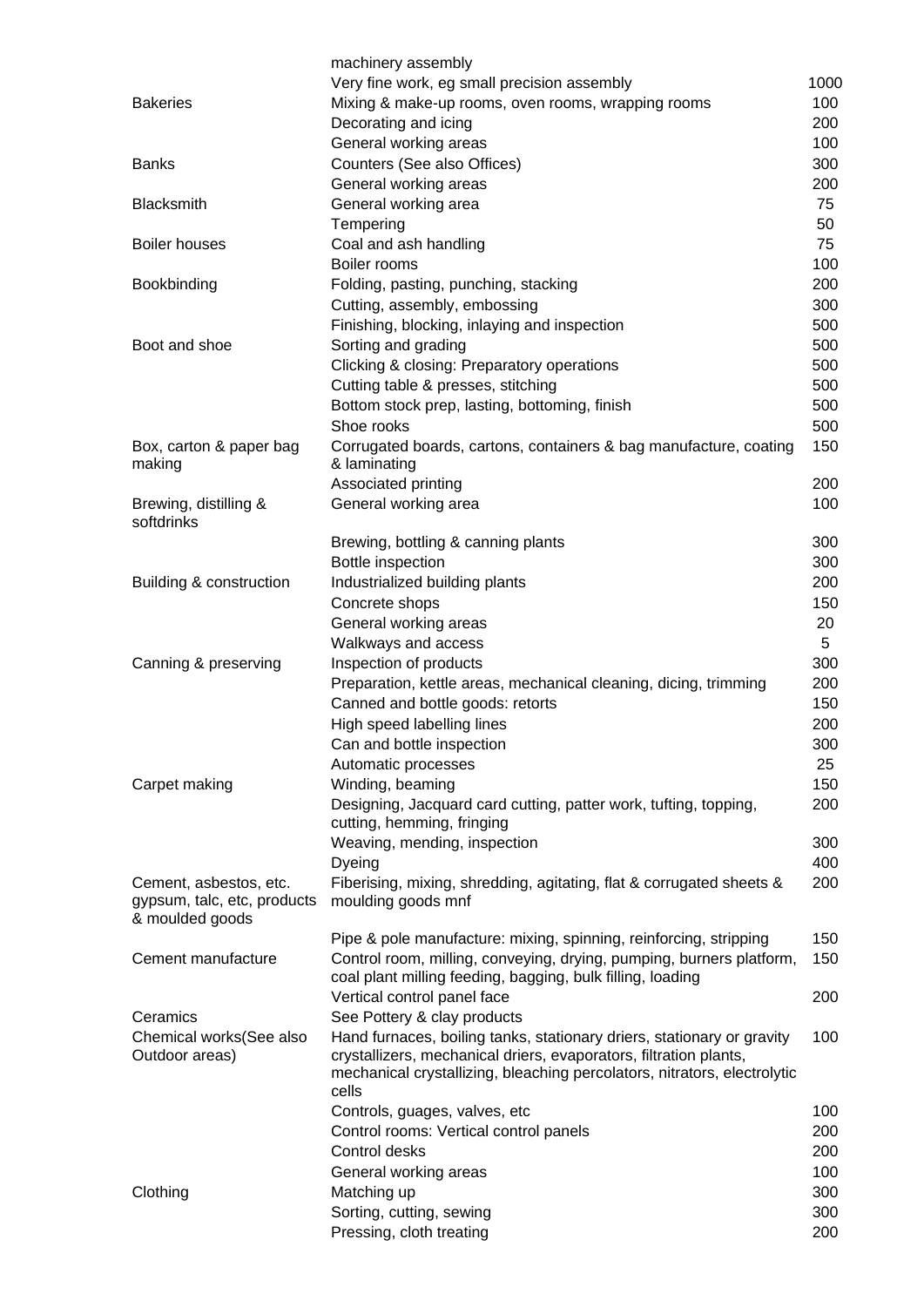|                                                                       | Inspections, hand tailoring                                                                                       | 500  |
|-----------------------------------------------------------------------|-------------------------------------------------------------------------------------------------------------------|------|
| Cold stores                                                           | General working areas                                                                                             | 100  |
| Confectionery (chocolates & Mixing, blending, boiling<br>sweets)      |                                                                                                                   | 100  |
|                                                                       | Husking, winnowing, fat extraction, crushing, refining, feeding, bean<br>cleaning, sorting, milling, cream making | 150  |
|                                                                       | Hand decorating, inspection, wrapping, packing.                                                                   | 200  |
| Court rooms                                                           | Seating                                                                                                           | 100  |
|                                                                       | Court                                                                                                             | 300  |
| <b>Dairies</b>                                                        | General working areas                                                                                             | 150  |
|                                                                       | Bottle inspection                                                                                                 | 300  |
|                                                                       | <b>Bottle filling</b>                                                                                             | 300  |
|                                                                       | Despatching                                                                                                       | 100  |
| Die-sinking & engraving                                               | General                                                                                                           | 200  |
|                                                                       | Fine                                                                                                              | 500  |
|                                                                       | Hand engraving                                                                                                    | 500  |
| Dry cleaning                                                          | See Laundering and dry cleaning                                                                                   |      |
| Dye works                                                             | Reception, 'grey perching'                                                                                        | 500  |
|                                                                       | Wet processes                                                                                                     | 150  |
|                                                                       | Dry processes                                                                                                     | 150  |
|                                                                       | Dyers offices                                                                                                     | 500  |
|                                                                       | Final perching (examination)                                                                                      | 1500 |
| Electrical goods                                                      | Impregnating processes, mica working                                                                              | 150  |
| manufacture                                                           | Coil and armature processes : general                                                                             | 200  |
|                                                                       | fine (instrument coils)                                                                                           | 400  |
| <b>Electricity generating</b><br>stations (See also Outdoor<br>areas) | Turbine halls (operating floor)                                                                                   | 200  |
|                                                                       | Blowers, auxiliary generators                                                                                     | 100  |
|                                                                       | Transformer chambers, etc                                                                                         | 75   |
|                                                                       | Cable tunnels                                                                                                     | 50   |
|                                                                       | Battery and charging equipment rooms                                                                              | 100  |
|                                                                       | Boiler front (operating floor)                                                                                    | 150  |
|                                                                       | Between boilers (operating floor), stairs, & operating platforms, &<br>precipitator high voltage chamber          | 100  |
|                                                                       | Pulverizers, feeders, ash plant, conveyors (tunnel, junction tower)                                               | 75   |
|                                                                       | Boiler house and turbine house basements                                                                          | 100  |
|                                                                       | Pump houses & rooms, water treatment plant                                                                        | 100  |
|                                                                       | Overland conveyor housing walkways                                                                                | 50   |
|                                                                       | Control rooks: vertical control panel face                                                                        | 200  |
|                                                                       | rear of control panel                                                                                             | 100  |
|                                                                       | control desks                                                                                                     | 200  |
|                                                                       | Computer room                                                                                                     | 500  |
|                                                                       | Switch houses & rooms                                                                                             | 150  |
|                                                                       | Relay and telecommunication rooms                                                                                 | 200  |
|                                                                       | Nuclear reactors and steam raising plants                                                                         | 150  |
|                                                                       | Reactor areas, boilers, galleries                                                                                 | 150  |
|                                                                       | Gas circulator bays                                                                                               | 150  |
|                                                                       | Reactor charge / discharge face                                                                                   | 150  |
|                                                                       | High voltage substations                                                                                          | 100  |
| Fire stations                                                         | Appliance rooms                                                                                                   | 100  |
|                                                                       | <b>External rooms</b>                                                                                             | 30   |
| Forging                                                               | General                                                                                                           | 100  |
| Foundries                                                             | Charging floor, tumbling, cleaning, shaking out, rough moulding and<br>core making                                | 100  |
|                                                                       | Fine moulding and core making, inspection                                                                         | 200  |
| <b>Furniture factories</b>                                            | Raw materials store                                                                                               | 50   |
|                                                                       | Finished goods store                                                                                              | 75   |
|                                                                       | Wood machining and assembly                                                                                       | 150  |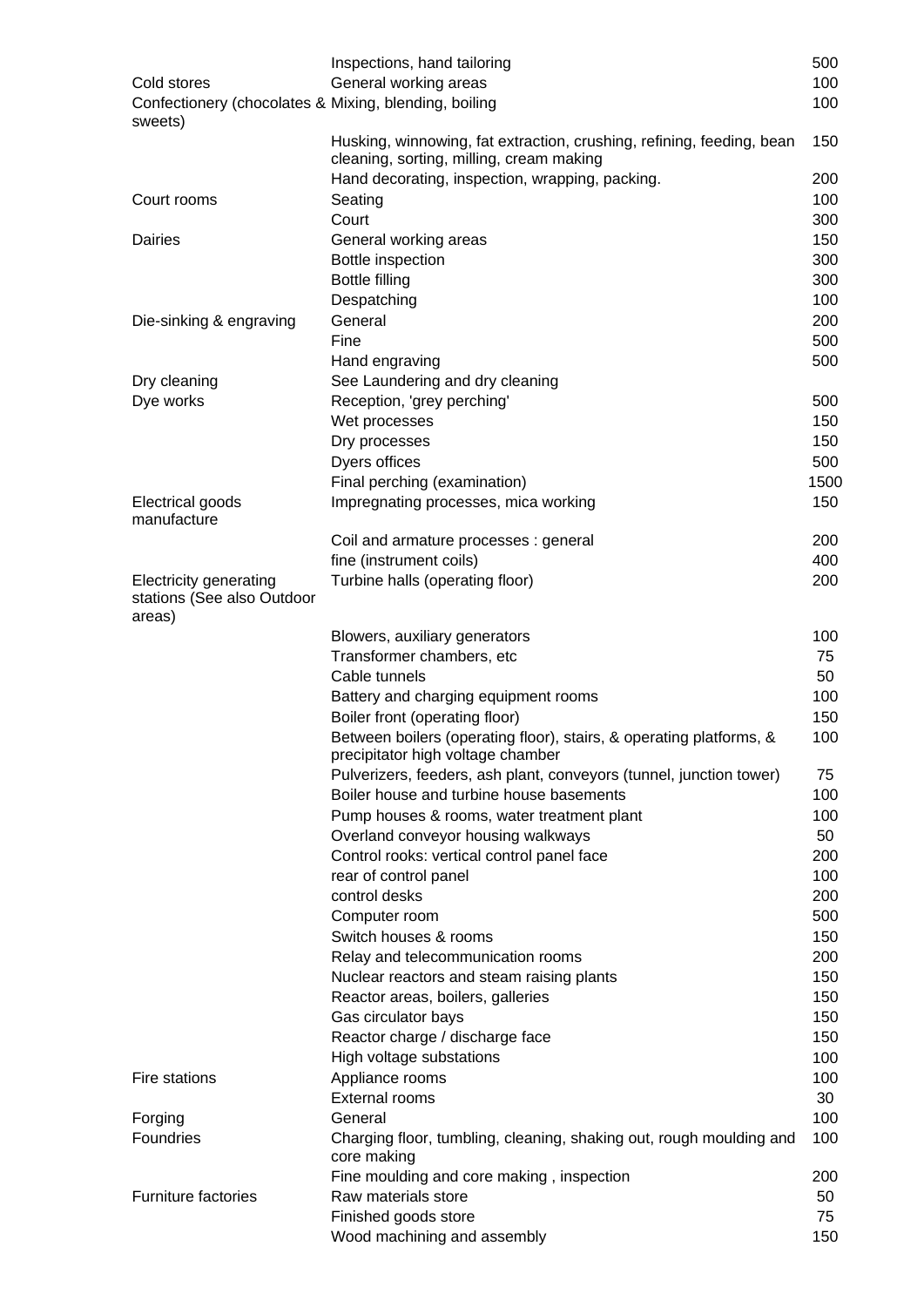|                                     | Rough sawing and cutting                                                                                | 150  |
|-------------------------------------|---------------------------------------------------------------------------------------------------------|------|
|                                     | Machining, sundry & assembly of components                                                              | 250  |
|                                     | Cabinet making: veneer sorting & preparation                                                            | 500  |
|                                     | : veneer pressing                                                                                       | 250  |
|                                     | : components store                                                                                      | 75   |
|                                     | : fitting & final inspection                                                                            | 400  |
| Upholstery: : cloth selection 750   |                                                                                                         |      |
|                                     | : filling, covering                                                                                     | 250  |
|                                     | : slipping                                                                                              | 400  |
|                                     | : cutting, sewing                                                                                       | 400  |
|                                     | Mattress making: assembly                                                                               | 250  |
|                                     | : tape edging                                                                                           | 500  |
|                                     | Tool rooms: general                                                                                     | 250  |
|                                     | : benches                                                                                               | 400  |
|                                     | Spray booths: colour finishing                                                                          | 250  |
|                                     | : clear finishing                                                                                       | 150  |
| Garages                             | Parking areas (interior)                                                                                | 50   |
|                                     | Washing, polishing, greasing                                                                            | 100  |
|                                     | Servicing pits                                                                                          | 100  |
|                                     | Repairs                                                                                                 | 200  |
|                                     | Work bench                                                                                              | 250  |
|                                     | Apron fuel pumps                                                                                        | 100  |
| Gasworks (See also                  | Retort houses, oil gas plants, purifiers, coke screening and coke                                       | 50   |
| Outdoor areas)                      | handling plants                                                                                         |      |
|                                     | Governor, meter, compressor, booster, and exhauster houses                                              | 75   |
| Gauge & tool rooms                  | General                                                                                                 | 500  |
| General factory areas               | Canteen / dining rooms                                                                                  | 100  |
|                                     | Cloak rooms                                                                                             | 100  |
|                                     | Entrances                                                                                               | 100  |
|                                     | Rest rooms                                                                                              | 100  |
|                                     | First aid rooms                                                                                         | 100  |
| Glass processing                    | Furnace rooms, bending, annealing ovens, mixing rooms, forming<br>(blowing, drawing, pressing, rolling) | 100  |
|                                     | Cutting to size, grinding, polishing, toughen                                                           | 150  |
|                                     | Finishing (bevelling, decorating, etching, silvering)                                                   | 200  |
|                                     | <b>Brilliant cutting</b>                                                                                | 500  |
|                                     | Inspections: general                                                                                    | 150  |
|                                     | $:$ fine                                                                                                | 500  |
| Glove making (See also<br>Clothing) | General working areas                                                                                   | 300  |
| Hat making (See also<br>Clothing)   | Stiffening, braiding, cleaning, refining                                                                | 200  |
|                                     | Forming, sizing, punching, flanging, finishing, ironing                                                 | 100  |
|                                     | General working areas                                                                                   | 100  |
| Hosiery & knitwear                  | Circular and flat knitting machines, universal winders, cutting out,<br>folding and pressing            | 200  |
|                                     | Lock stitch and overlocking machines                                                                    | 300  |
|                                     | Mending: light goods                                                                                    | 800  |
|                                     | : dark goods                                                                                            | 1000 |
|                                     | Examining and hand finishing: light goods                                                               | 400  |
|                                     | : dark goods                                                                                            | 800  |
|                                     | Linking or running up                                                                                   | 300  |
| Hotels & restaurants                | <b>Entrance halls</b>                                                                                   | 100  |
|                                     | Reception and accounts                                                                                  | 200  |
|                                     | Stairs, corridors                                                                                       | 100  |
|                                     | Laundries                                                                                               | 150  |
|                                     | Kitchens                                                                                                | 150  |
|                                     | General working areas                                                                                   | 50   |
| Inspection areas<br>(engineering)   | Rough work, eg counting, rough visual checks                                                            | 100  |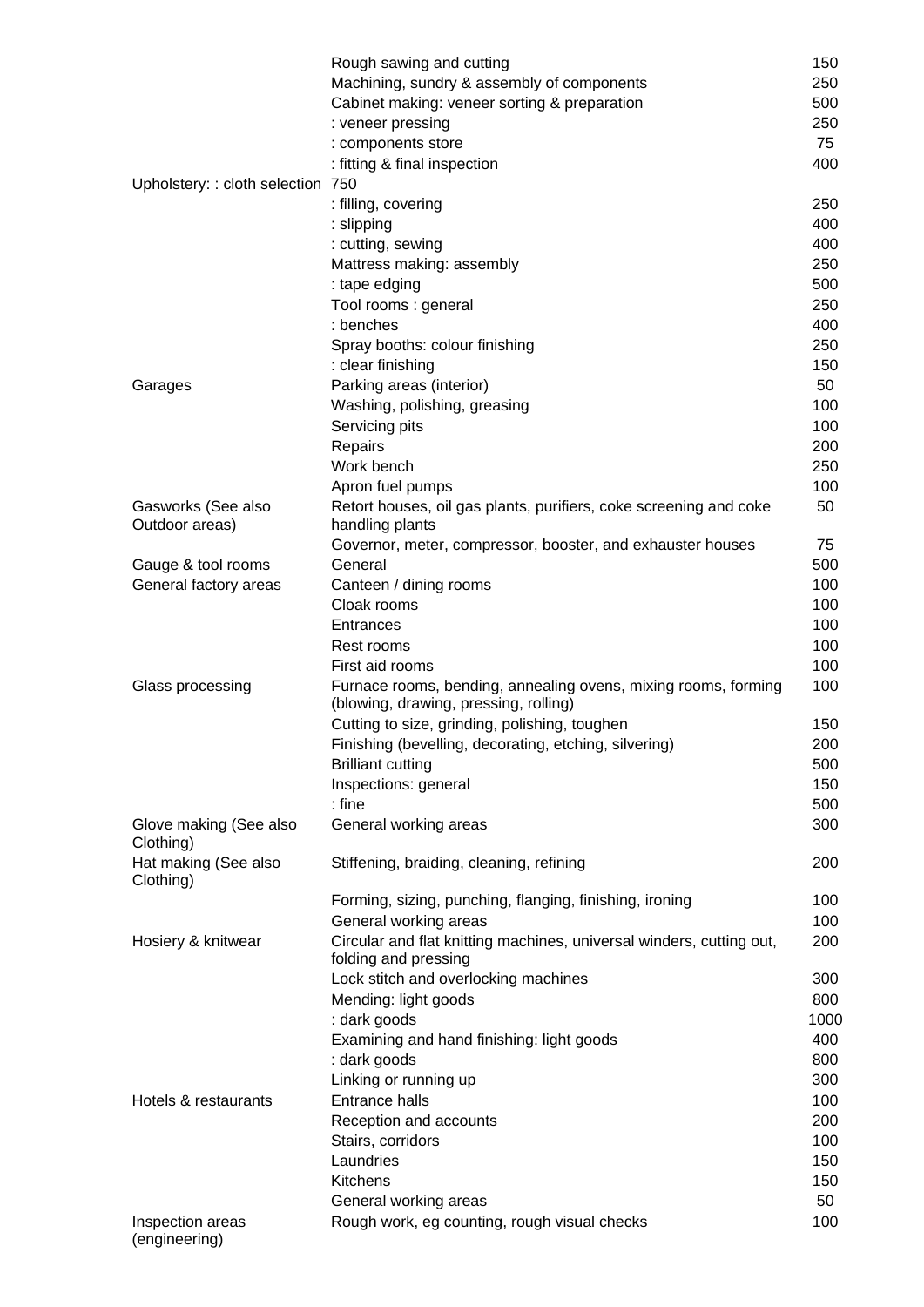|                                       | Medium work, eg 'go-no go' gauges                                                                                                                                                     | 200  |
|---------------------------------------|---------------------------------------------------------------------------------------------------------------------------------------------------------------------------------------|------|
|                                       | Sub-assemblies                                                                                                                                                                        | 200  |
|                                       | Fine work, eg radio & telecommunications eqpt, calibrated scales,<br>precision mechanisms, instruments                                                                                | 500  |
|                                       | Very fine work, eg gauging & inspection of small intricate parts                                                                                                                      | 1000 |
|                                       | Minute work                                                                                                                                                                           | 1500 |
| Iron and steel                        | Slab yards, melting shops, ingot stripping, soaking pits, blast furnace<br>working areas, pickling & cleaning lines, mechanical pump houses,<br>slapping & large section rolling mill | 75   |
|                                       | Moulding preparation, light section, wire and cold strip mills, mill<br>inspections and conditioning, sheet & plate finishing, tinning.<br>galvanizing and roll shops                 | 100  |
|                                       | Plate inspection                                                                                                                                                                      | 200  |
|                                       |                                                                                                                                                                                       |      |
|                                       | Tinplate inspection & pulpits (control rooms)                                                                                                                                         | 200  |
|                                       | General working areas                                                                                                                                                                 | 75   |
| Jewellery & watchmaking               | Fine processes                                                                                                                                                                        | 500  |
|                                       | Minute processes                                                                                                                                                                      | 3000 |
|                                       | Gem cutting, polishing & setting                                                                                                                                                      | 1000 |
| Laboratories & test rooms             | General laboratories, balance rooms                                                                                                                                                   | 200  |
|                                       | Electrical & electronic instrument labs                                                                                                                                               | 300  |
|                                       | Calibrated scales, precision mechanical instruments                                                                                                                                   | 300  |
| Laundering & dry cleaning             | Receiving, sorting, washing, drying, ironing, (calendering), despatch                                                                                                                 | 150  |
|                                       | Dry cleaning, bulk machine work                                                                                                                                                       | 150  |
|                                       | Hand ironing, pressing, inspection, mending                                                                                                                                           | 200  |
|                                       | Spotting                                                                                                                                                                              | 250  |
| Leather & tanning                     | Vats, cleaning, tanning, stretching, cutting, fleshing and stuffing                                                                                                                   | 100  |
|                                       | Finishing, staking, splitting                                                                                                                                                         | 150  |
|                                       | Pressing and glazing                                                                                                                                                                  | 300  |
|                                       | Cutting, scarfing and sewing                                                                                                                                                          | 500  |
|                                       | Grading and matching                                                                                                                                                                  | 500  |
| Libraries, museums & art<br>galleries | <b>Shelves</b>                                                                                                                                                                        | 100  |
|                                       | Binding                                                                                                                                                                               | 300  |
|                                       | Cataloging, sorting                                                                                                                                                                   | 200  |
|                                       | General working areas                                                                                                                                                                 | 100  |
| Lifts                                 | Car interior                                                                                                                                                                          | 100  |
|                                       | Motor rooms                                                                                                                                                                           | 300  |
| Machine shops & fitters<br>benches    | Rough bench & machinery work, rough checking and stock parts                                                                                                                          | 100  |
|                                       | Medium bench and machine work, ordinary automatic machines,<br>rough grinding, medium buffing and polishing                                                                           | 200  |
|                                       | Fine bench & machinery work, fine automatic machines, medium<br>grinding, fine buffing & polishing                                                                                    | 500  |
|                                       | Extra-fine bench & machine work, fine grinding                                                                                                                                        | 800  |
| Materials handling                    | Wrapping, packing, labelling, despatch                                                                                                                                                | 150  |
|                                       | Sorting stock, classifying, loading                                                                                                                                                   | 100  |
| Milling (flour)                       | Cleaning, grinding, rolling, purifying, silks and packing                                                                                                                             | 150  |
|                                       | Wetting tables, product control                                                                                                                                                       | 200  |
| Motor vehicle manufacture             | General sub-assemblies, chassis assembly, trim. shops, body sub-<br>assembly, body assembly                                                                                           | 200  |
|                                       | Upholstery                                                                                                                                                                            | 400  |
|                                       | Final inspection                                                                                                                                                                      | 300  |
|                                       | Spray booths (See paint shops & spraying booths).                                                                                                                                     |      |
| <b>Offices</b>                        | Entrance halls and reception areas                                                                                                                                                    | 100  |
|                                       | Conference rooms, general offices, typing & filing                                                                                                                                    | 300  |
|                                       | Computer and business machine operators                                                                                                                                               | 500  |
|                                       | Drawing offices                                                                                                                                                                       | 500  |
| Outdoor areas                         | Abattoirs: lairage                                                                                                                                                                    | 20   |
|                                       | : race                                                                                                                                                                                | 50   |
|                                       | Ash handling, precipitator & fan area                                                                                                                                                 | 20   |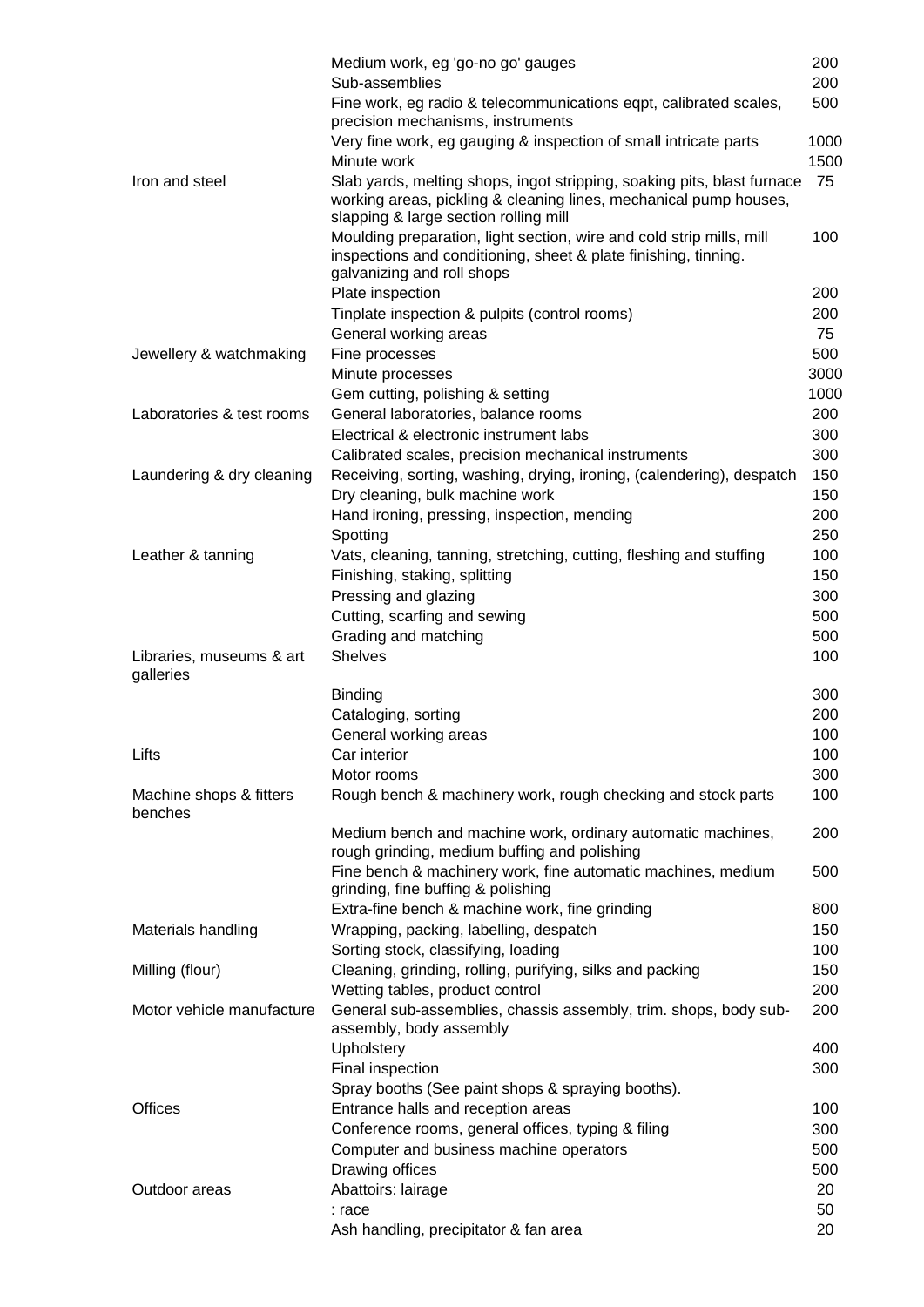|                                    | Bulk loading / unloading areas where manual operations are                                                                                    | 50       |
|------------------------------------|-----------------------------------------------------------------------------------------------------------------------------------------------|----------|
|                                    | performed                                                                                                                                     |          |
|                                    | Bulk loading / unloading areas where operations are performed                                                                                 | 10       |
|                                    | mechanically<br>Cool-water screens                                                                                                            |          |
|                                    |                                                                                                                                               | 20       |
|                                    | Fuel pumps                                                                                                                                    | 100<br>5 |
|                                    | Storage areas (excluding dumps)                                                                                                               |          |
|                                    | Water clarification plant & storage tanks (operating areas)                                                                                   | 50       |
|                                    | Marshalling yards<br>Main entrances and exits                                                                                                 | 10<br>20 |
|                                    | Transformer and reactor terrain                                                                                                               | 20       |
|                                    |                                                                                                                                               | 10       |
|                                    | High voltage yard, distribution & substation<br>Gangways, catwalks, stairways, etc                                                            | 20       |
|                                    | Conveyor structure                                                                                                                            | 10       |
| Paint manufacture                  | Filling, blending, dispersion & reactor platform                                                                                              | 150      |
|                                    | Batch mixing                                                                                                                                  | 300      |
|                                    | Colour matching                                                                                                                               | 300      |
| Paint shops and spraying           | Rubbing, dipping, ordinary painting, spraying and finishing                                                                                   | 200      |
| booths                             |                                                                                                                                               |          |
|                                    | Fine painting, spraying and finishing                                                                                                         | 300      |
|                                    | Retouching and matching                                                                                                                       | 500      |
| Paper & paper board<br>manufacture | Paper and board making: Machine houses, calendering, pulp mills,<br>preparation plants, cutting, finishing, trim.                             | 150      |
|                                    | Inspection and sorting (overhauling)                                                                                                          | 200      |
|                                    | Paper converting processes: general                                                                                                           | 150      |
|                                    | : associated printing                                                                                                                         | 200      |
| Passages & lobbies                 | All areas                                                                                                                                     | 75       |
| Pharmaceutical & fine<br>chemical  | Raw material storage                                                                                                                          | 150      |
|                                    | Control laboratories and testing                                                                                                              | 200      |
|                                    | Pharmaceutical manufacture:                                                                                                                   |          |
|                                    | grinding, granulating, mixing, drying, tabletting, sterilizing, washing,<br>preparation of solutions, filling, labelling. capping, inspection | 200      |
|                                    | Fine chemical manufacture: plant processing                                                                                                   | 150      |
|                                    | : fine chemical finishing                                                                                                                     | 200      |
| Photographic                       | Safety light: dark room                                                                                                                       | 5        |
| <b>Plastics</b>                    | Manufacture (See Chemical Works)                                                                                                              |          |
|                                    | Processing:                                                                                                                                   |          |
|                                    | calendering, extrusion                                                                                                                        | 200      |
|                                    | moulding - compression, injection, blowing                                                                                                    | 150      |
|                                    | Sheet fabrication:                                                                                                                            |          |
|                                    | shaping                                                                                                                                       | 150      |
|                                    | trimming, machining, polishing                                                                                                                | 200      |
|                                    | cementing                                                                                                                                     | 150      |
| Plating                            | Vats & baths, buffing, polishing, burnishing                                                                                                  | 200      |
| Post offices                       | Counters                                                                                                                                      | 200      |
|                                    | General working areas                                                                                                                         | 100      |
| Pottery and Clay products          | Grinding, filter pressing, kiln room, moulding, pressing, cleaning,<br>trimming, glazing, firing                                              | 200      |
|                                    | Enamelling, colouring, decorating                                                                                                             | 300      |
| Printing -                         | Type foundries:                                                                                                                               |          |
|                                    | Matrix making, dressing type, hand and machine casting                                                                                        | 150      |
|                                    | Font assembly, sorting                                                                                                                        | 300      |
|                                    | Printing plants:                                                                                                                              |          |
|                                    | Machine composition, imposing stones                                                                                                          | 150      |
|                                    | presses                                                                                                                                       | 200      |
|                                    | composition room                                                                                                                              | 300      |
|                                    | proof reading                                                                                                                                 | 300      |
|                                    | Electrotyping:                                                                                                                                |          |
|                                    | Block-making, electroplating, washing, backing                                                                                                | 150      |
|                                    |                                                                                                                                               |          |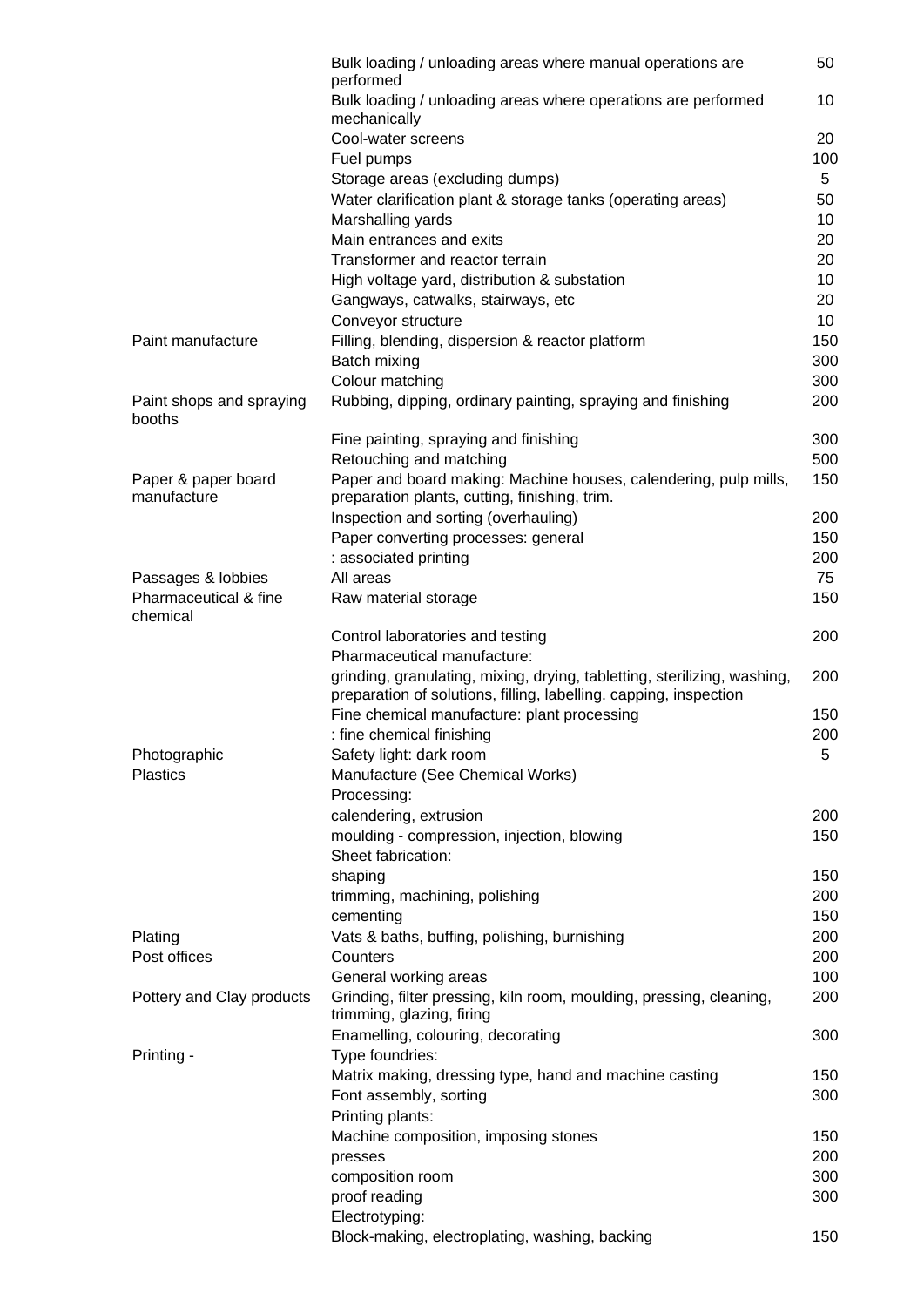|                                       | Moulding, finishing, routing                                                                                           | 200 |
|---------------------------------------|------------------------------------------------------------------------------------------------------------------------|-----|
|                                       | Photo-engraving: Block making, etching, masking                                                                        | 200 |
|                                       | Finishing, routing                                                                                                     | 300 |
|                                       | Colour printing: inspection areas                                                                                      | 500 |
| Refrigeration                         | Chilling and cold rooms, icemaking                                                                                     | 100 |
| Rubber processing                     | Stock & fabric preparation                                                                                             | 150 |
|                                       | Dipping, moulding, compounding, calendering                                                                            | 150 |
|                                       |                                                                                                                        | 200 |
|                                       | Tyre and tube making                                                                                                   |     |
|                                       | Curing and inspection                                                                                                  | 300 |
| Schools & educational<br>institutions | Stairs, corridors                                                                                                      | 100 |
|                                       | Class and lecture rooms                                                                                                | 200 |
|                                       | General working areas                                                                                                  | 100 |
| Sheet metal                           | Benchwork, pressing, punching, shearing stamping, spinning, folding                                                    | 150 |
|                                       | Scribing                                                                                                               | 200 |
|                                       | Sheet inspection                                                                                                       | 300 |
| Shops, store rooms and<br>warehouses  | Stair, corridors                                                                                                       | 100 |
|                                       | General working areas                                                                                                  | 100 |
| Soap manufacture                      | All processes, eg kettle houses & ancillaries batch or continuous<br>soap rooting, soap stamping                       | 150 |
|                                       | General areas                                                                                                          | 100 |
|                                       | Vertical control panel face                                                                                            | 200 |
|                                       | Edible product processing & packing                                                                                    | 150 |
| Stairs, escalators & ramps            | General                                                                                                                | 100 |
| Storage battery manufacture General   |                                                                                                                        | 100 |
| Structural steel fabrication          | General                                                                                                                | 100 |
|                                       | Marking off                                                                                                            | 200 |
| Sugar                                 | Manufacture: crushing, settling, evaporating, boiling, curing, drying,                                                 | 100 |
|                                       | packing                                                                                                                |     |
|                                       | Refining: centrifuging, metering, filtering, condensing                                                                | 100 |
|                                       | Planning, mixing, drying                                                                                               | 200 |
|                                       | Grading, colour inspection                                                                                             | 500 |
|                                       | Stairs, corridors                                                                                                      | 100 |
| Surgeries, hospitals &<br>clinics     |                                                                                                                        |     |
|                                       | General working areas                                                                                                  | 100 |
| Tailoring                             | Hand tailoring                                                                                                         | 500 |
| Telephone exchanges                   | Manual exchange rooms (on desk)                                                                                        | 100 |
|                                       | Main distribution frame rooms in automatic exchanges                                                                   | 200 |
|                                       | <b>Battery rooms</b>                                                                                                   | 100 |
| Textile (cotton or linen)             | Bale breaking, blowing, carding                                                                                        | 100 |
|                                       | Roving, slubbing, spinning (ordinary counts), winding, hackling,<br>spreading, cabling                                 | 100 |
|                                       | Warping, slashing, dressing, dyeing, doubling(fancy), spinning (fine<br>counts)                                        | 150 |
|                                       | Heading (drawing in)                                                                                                   | 500 |
|                                       | Weaving: patterned cloth                                                                                               | 500 |
|                                       | plain 'grey' cloth                                                                                                     | 500 |
|                                       | Cloth inspection                                                                                                       | 500 |
| Textile (jute)                        | Weaving, spinning flat, jacquard carpet looms,. top winding                                                            | 150 |
|                                       | Yarn calender                                                                                                          | 100 |
| Textile (silk or synthetic)           | Soaking, fugitive tinting, conditioning or setting of twist                                                            | 150 |
|                                       | Spinning                                                                                                               | 300 |
|                                       | Winding, twisting, rewinding & combing, quilling, slashing                                                             | 200 |
|                                       |                                                                                                                        |     |
|                                       | Warping                                                                                                                | 200 |
|                                       | Healding (drawing in)                                                                                                  | 500 |
|                                       | Weaving, finishing                                                                                                     | 500 |
|                                       | Inspection                                                                                                             | 500 |
| Textile (woollen)                     | Scouring, carbonizing, teasing, preparing, raising, brushing,<br>pressing, back-washing, gilling, crabbing and blowing | 100 |